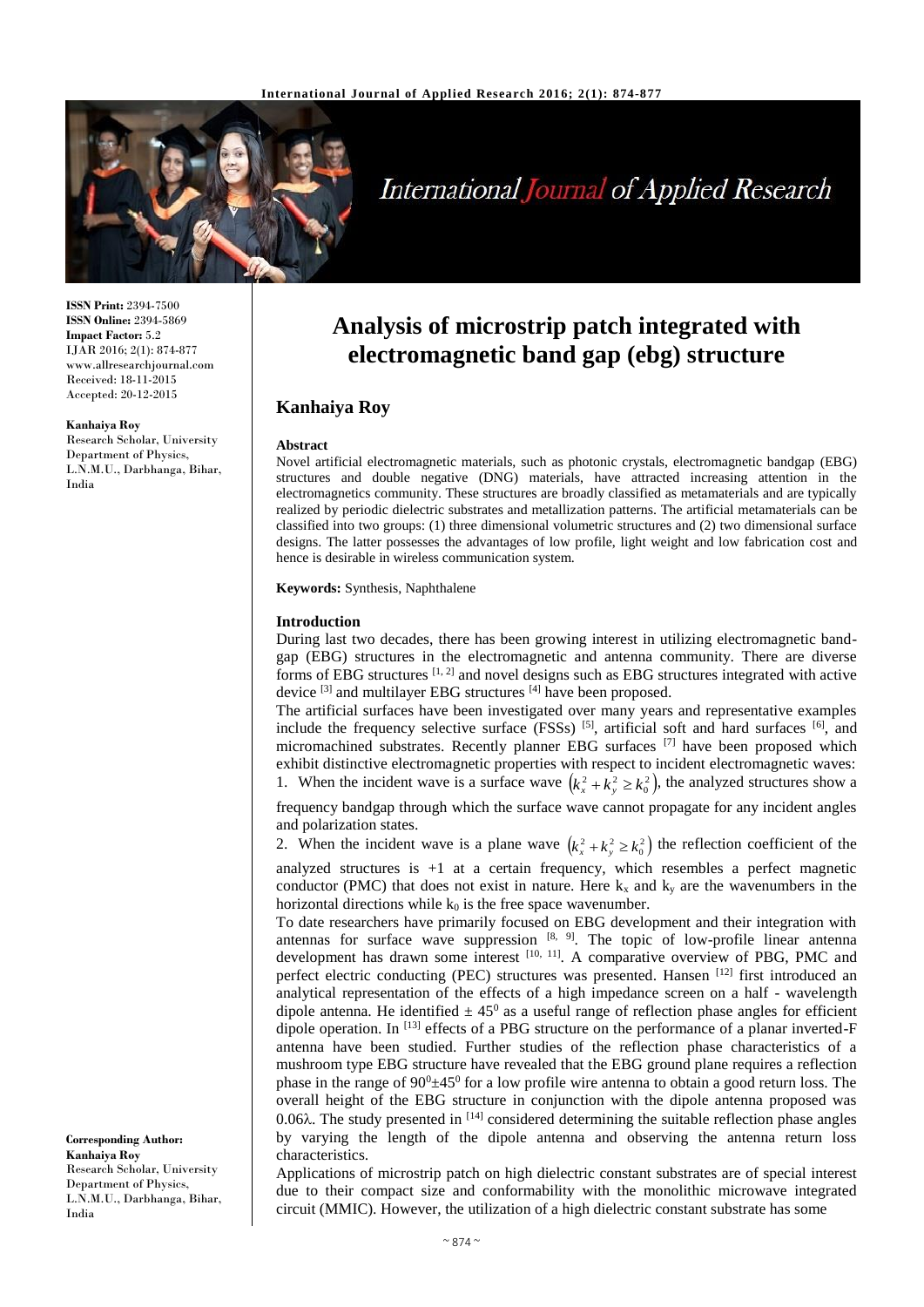drawbacks. Among these are a narrower bandwidth and pronounced surface waves. The bandwidth can be recovered using a thick substrate, yet this excites severe surface waves. The generation of surface waves decreases the antenna efficiency and degrades the antenna pattern. Furthermore, it increases the mutual coupling of the antenna array which causes the blind angle of a scanning array. Several methods have been proposed to reduce the effects of surface waves. One approach suggested is the synthesized substrate that lowers the effective dielectric constant of the substrate either under or around the patch <sup>[15-17]</sup>. Another approach is to use a reduced surface wave patch antenna [18].

This paper deals with the surface wave suppression effect of the EBG structure and its application to reduce the mutual coupling of microstrip patch. To explore the said effect, the propagation fields of very small dipole source with and without the EBG structure are simulated.

#### **Band gap feature of the EBG patch**

In order to study the high impedance electromagnetic surfaces with forbidden frequency band, D. Sievenpiper et. al. firstly proposed the mushroom like EBG structure. This structure exhibits a distinct stop-band property in connection with surface wave propagation. The Imain components are : a ground plane, a dielectric substrate, metallic patches and connecting bias.

The operation mechanism of the EBG structure can be explained by an LC filter array. The values of the inductance L and the capacitance C are obtained with the help of the formulae

$$
L = \mu_0 h \tag{1}
$$

and

$$
C = \frac{w\varepsilon_0 (1 + \varepsilon_r)}{\pi} \cosh^{-1} \left( \frac{2w + g}{g} \right)
$$
 (2)

where

 $w =$  width of the EBG patch

 $g = \text{gap width}$ 

 $h =$ substrate thickness

 $\varepsilon_r$  = dielectric constant

 $\mu_0$  = permeability of free space

and  $\varepsilon_0 =$  permittivity of free space The frequency bandgap is predicted as

$$
\omega = \frac{1}{\sqrt{LC}}
$$
(3)

$$
Bw = \frac{\Delta \omega}{\omega} = \frac{1}{\eta} \sqrt{\frac{L}{c}}
$$
(4)

where  $\eta$  is the free space impedance with 120 $\pi$ .

These formulations are very simple; however, their results are not very accurate. For example, this model does not consider the vias radius information. An accurate but complex model using the theory of transmission lines and periodic circuits can be found in [19].

The computational code developed in UCLA is based on a Cartesian grid cell with perfectly matched layer (PML) boundary condition. A uniform 0.02  $\lambda_6$  GHz ( $\lambda_6$  GHz is the free space wavelength at 6 GHz) discretization is used. An infinitesimal dipole source with laussian pulse waveform is utilized to activate the structure order to obtain a wide range of frequency responses.

Fig.-1(a) The infinitesimal dipole source surrounded by the mushroom-like EBG structure. The dipole is chosen to be vertically polarized because the E field in microstrip antenna applications is vartical to the ground plane. As an example, two rows of EBG patches are plotted here. The EBG structure analyses has the following parameters:

$$
W = 0.12 26 λ6 GHz, g = 0.02 26 GHzh = 0.04 λ6 GHz, εr. = 2.20.
$$
 (5)

The vias radius is 0.005  $\lambda_6$  GHz. The ground plane size is kept to be 2.84  $\lambda_6$  GHz  $\times$  2.84 $\lambda_6$  GHz. A reference plane is positioned at 0.12  $\lambda_6$  GHz distance away from the edge, where it is located outside the EBG structure, and the height of the reference plane is 0.04  $\lambda_6$  GHz. For the sake of comparison, a conventional case is also analyzed. This conventional case consists of a perfect electric conductor (PEC) ground plane and a dielectric substrate with the same thickness and permittivity as the EBG case.

The basic idea is to calculate and compare the E field at the reference plane. Since the EBG structure can suppress the surface waves in a certain band gap, the E field outside the EBG structure should be weaker than that of the conventional case. To quantify the surface-wave suppression effect, an average  $[\tilde{E}]$ <sup>2</sup> is calculated according to the following equation:

$$
\left[\overline{E}\right]^2 = \frac{1}{S} \iint_S |E|^2 \, ds \tag{6}
$$

where S is the vertical reference plane whose boundary is plotted by the dashed line in Fig. 1(a).



**Fig 1(a):** The vertical reference plane whose boundary is plotted by the dashed line

Fig.- 1(b) plots the  $\left[\overline{E}\right]^p$  of various EBG cases and they are normalized to the  $\left[\overline{E}\right]^p$  of the conventional case. A parametric study analyzing the number of EBG rows is carried out varying the number of rows from two to eight. It is observed that when less rows of EBG patches are used, the band-gap effect is not significant.

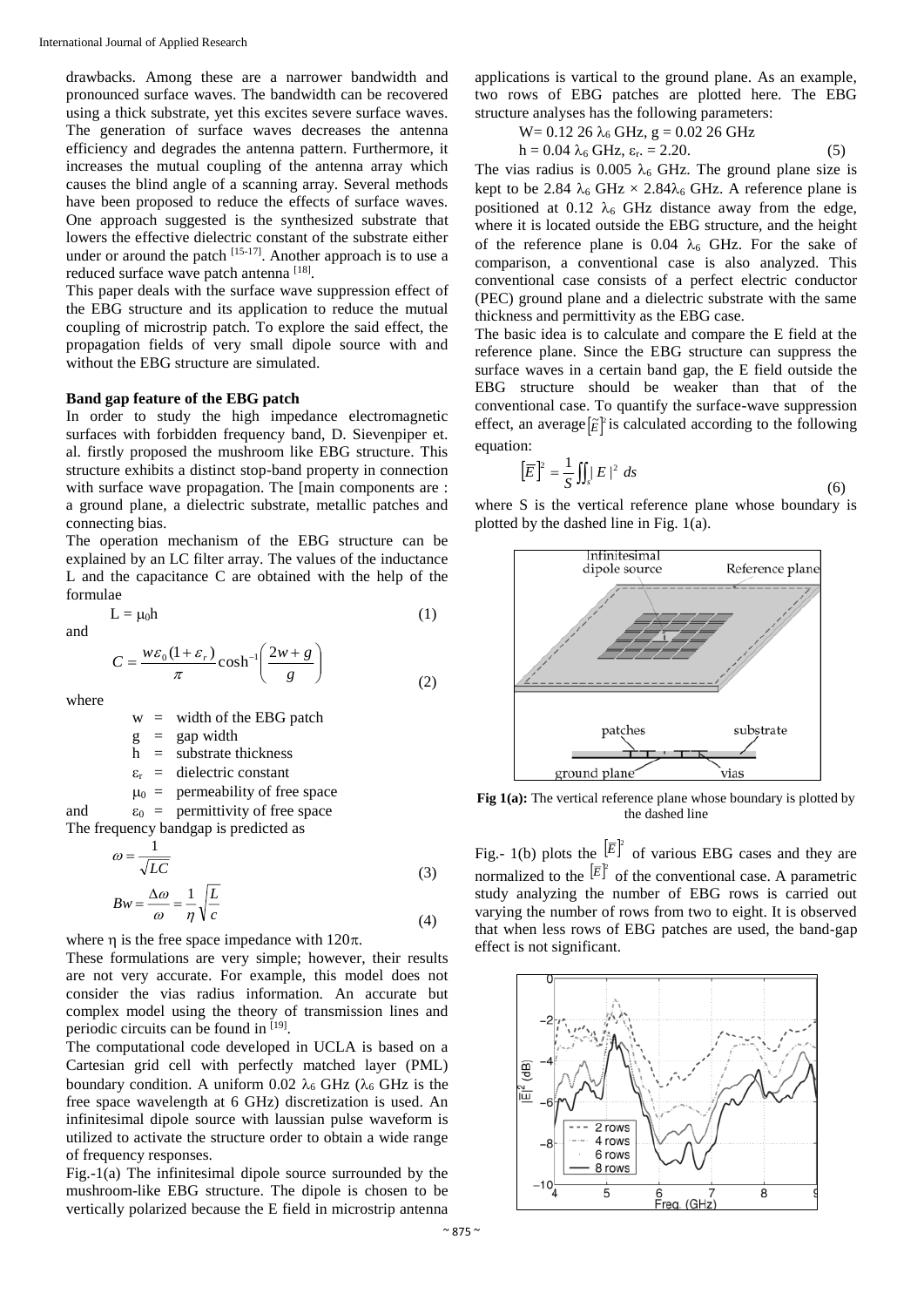**Fig 1(b):** plots the  $\left[\overline{E}\right]^2$  of various EBG cases and they are normalized to the  $\left[\overline{E}\right]^2$  of the conventional case.

when the number of rows is increased, a clear band gap can be noticed. Inside this band gap, the average E field in the EBG case is much lower than that in the conventional case. To determine the band-gap region, a criteria is used that the average E field magnitude with the EBG is less than half of that without the EBG. This is equivalent to the  $-6$  dB (10)  $log_{10}[\overline{E}]^2$ ) level in Fig. 1(b) thus a band gap from 5.8-7.0 GHz can be identified with a minimum of four rows of EBG

patches. The LC model is also used to analyze this mush room-like EBG structure, and a band gap of 6.378.78 GHz is obtained. It has some overlap with the band gap calculated which means this model can be used to get an initial engineering

estimation. To visualize the band-gap feature of surface-wave suppression, the near field distributions of the eight row EBG case and the conventional case are calculated.

### **Mutual coupling return loss with EBG structure**

This section depicts the return loss of both EBG cases as well as the antenna without the EBG substrate. Also the mutual coupling study is made. It is found that the E-plane coupled microstrip antennas on a thick and high permittivity substrate exhibit very strong mutual coupling due o the pronounced surface waves. Since the EBG structure demonstrates its ability to suppress surface waves, four columns of EBG patches are inserted between the antennas to reduce the mutual coupling, as shown in Fig. 2.



**Fig 2(a):** The antennas to reduce the mutual coupling

Fig. 3(a) shows the return loss of three EBG cases, as well as the antennas without the EBG structure. It is observed that all the antennas resonate around 5.8 GHz. Although the existence of the EBG structure has some effects on the input matches of the antennas, all the antennas still have better than - 10 dB matches.



**Fig 2(b):** The return loss of three EBG cases.

The mutual coupling results are shown in Fig.- 2(b). Without the EBG structure, strong mutual coupling of - 16.15 dB.

# **Fig 2(b)**

If the EBG structures are employed, the mutual coupling level changes. When the 2 mm EBG case is used, its band gap is higher than the resonant frequency 5.8 GHz. Therefore, the mutual coupling is not reduced and a strong coupling of 15.85 dB is still noticed. For the 3 mm EBG case, the resonant frequency 5.8 GHz falls inside the EBG band gap so that the surface waves are suppressed. As a result, the mutual coupling is greatly reduced: only –25.03 dB at the resonant frequency. It is worthwhile to point out that the bandwidth of the EBG structure is much wider than the antenna bandwidth so that it can cover the operational band of the antenna. When the size of the mushroom-like patch is increased to 4 mm, its band gap decreases, and is now lower than the resonant frequency. Therefore, the mutual coupling is not improved and is still as strong as - 16.27 dB.

# **Conclusion**

The band gap feature of surface wave suppression has been shown by near field distributions of the electromagnetic wave. The strong mutual coupling caused by the thick and high permittivity substrate has been analyzed to reduce it. Also it has been compared the mutual coupling of microstrip patch with various thickness and permittivities substrates. The strongest mutual coupling happens in E-plane coupled antennas. The EBG- structure is then inserted between the antenna elements to reduce the mutual coupling compared to other approaches such as cavity back structure, the EBG structure demonstrates a better performance to improve the mutual coupling. This mutual coupling reduction technique can be used in various antenna array applications.

# **References**

- 1. Rahmat-Samii Y, Mosallaci H. Electromagnetic, bandgap structures: Classification, characterization and applications, in Proc Inst Elect Eng- ICAP Symp 2015, P560-564.
- 2. Sievenpiper D, Zhang L, Broas RFJ, Alexopolus NG, Yablonovitch E. High-impedance electromagnetic surfaces with a forbidden frequency band, IEEE Trans. Microwave Theory Tech 1999;47:2059-2074.
- 3. Sievenpiper D, Schaffner J, Loo B, Tangonan G, Harold R, Pikulski J, Garcia R. Electronic beam steering using a varactor-tuned impedance surface, In Proc IEEE AP-S Dig 2001;1:174-177.
- 4. Barlevy AS, Rahmat-Samii Y. Characterization of electromagnetic band-gaps composed of multiple periodic tripods with interconnecting vias: Concept, analysis, and design, IEEE Trans. Antennas Propagat 2001;49:343-353.
- Munk BA. Frequency selective surfaces, Theory and Design, Wiley, New York 2000.
- 6. Kildal PS. Artificial soft and hard surfaces in electromagnetics, IEEE Trans. Antennas Propag 1990;38(10):1537-1544.
- 7. Yang FR, Ma KP, Qian Y, Itoh T, A uniplanar compact photonic-bandgap (UC-PBG) structures and its